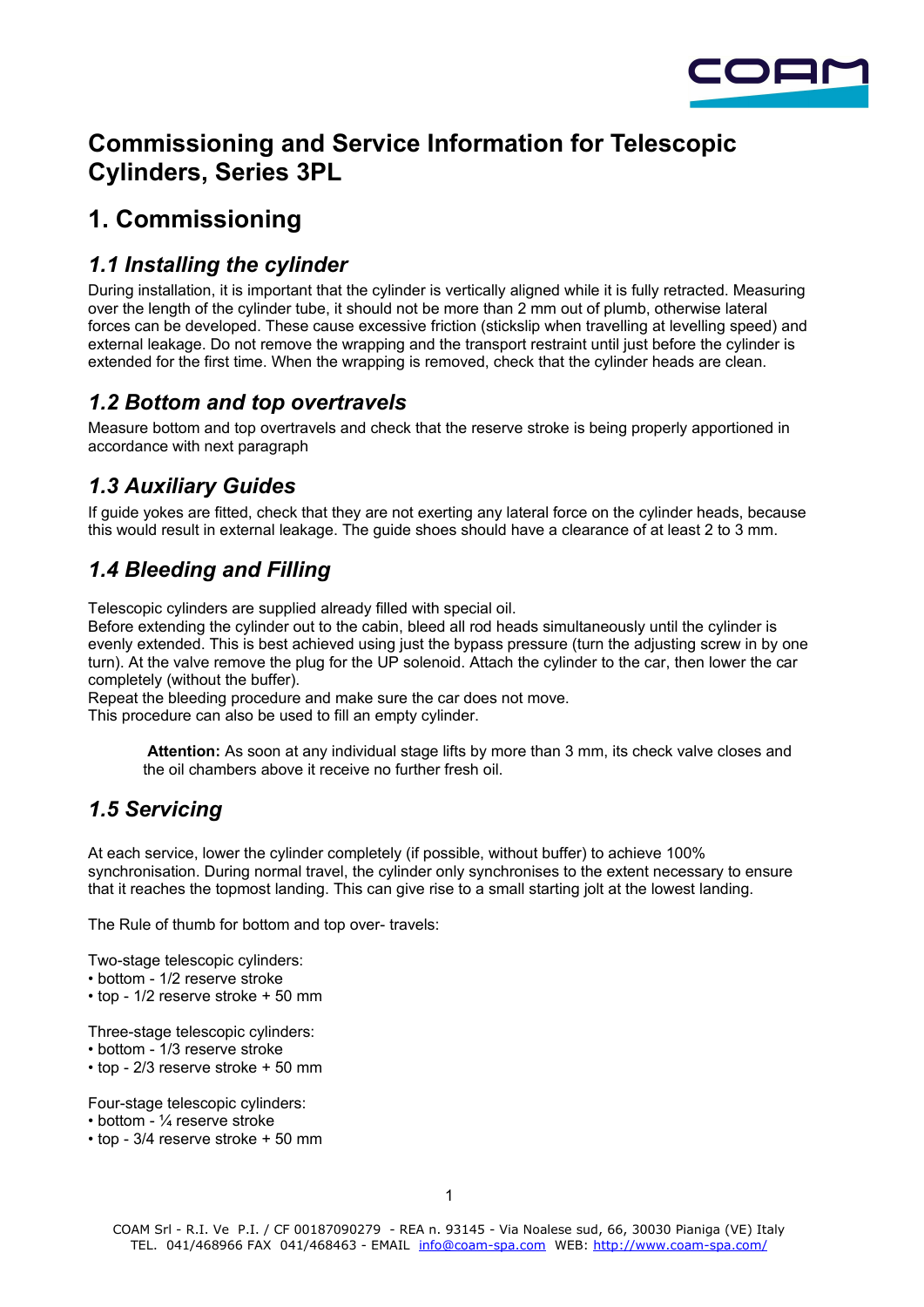

**Attention:** As soon at any individual stage lifts by more than 3 mm, its check valve closes and the oil chambers above it receive no further fresh oil. At each service, lower the cylinder completely (if possible, without buffer) to achieve 100% synchronisation. During normal travel, the cylinder only synchronises to the extent necessary to ensure that it reaches the topmost landing. This can give rise to a small starting jolt at the lowest landing.

**Caution!** If at some later date the cylnder has to be extended to the limit of its travel (e.g. for acceptance tests), it must first be lowered onto the buffer. If this is not done, it s possible that the elevator may stop before the end of ts max mum possible travel, and the pressure n the upper cylinder chambers may rise to such a level that the rods become permanently distorted.

# **2. Replacing the outer seals if there is external leakage**

#### *2.1 Locating the cause*

Check the piston rods over their full lengths for any damage that can be seen or felt. Rectify any blemishes before replacing the seals. Smooth out any roughnesses using grade 220 emery paper and finish off by polishing with emery cloth

• when there are no more areas of visible damage, check that the cylinder mounting is stress—free, i.e. that the cylinder is perpendicular. If there are any auxiliary guide yokes, check if they are exerting lateral forces on the seals (see section 1 .3)

### *2.2 Removing the cylinder heads*

• retract cylinder completely so that there is no longer any pressure inside it

• remove the cap screws (a) and carefully lift up the cylinder head (a)

• if the second or third cylinder head has to be removed, remove clamp ring (b) so that threaded flange (c) can be lifted up, then remove the wiper ring blocker and subsequently the wiper ring before raising the piston head.





## *2.3 Replacing the seals*

remove old seals and check them for damages

• warm the Teflon seal to about 60C (140°F) to make it more pliable. The best way of doing this is to use a hair dryer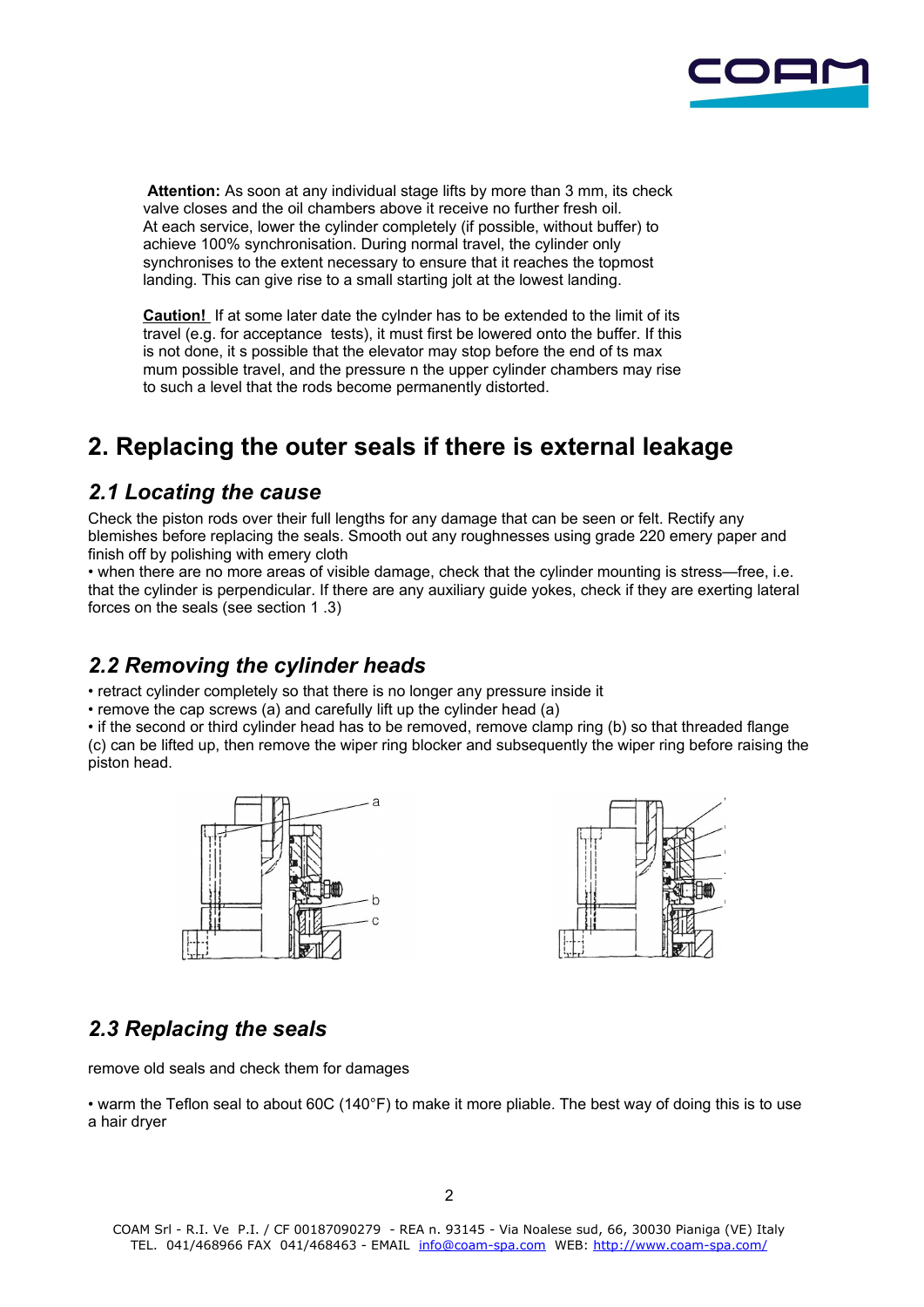

• the seal must be distorted (a) to put it into position. Make sure the sealing lip is facing the pressure side (b)



• as soon as the seal is fitted into the groove, push it back into its original shape (c)

• replace the cylinder head using the reverse procedure. When sliding the cylinder head over the piston rod, take care not to damage the seal

• prior to, and while tightening the cap screws, make sure that the clamp ring is correctly positioned in its groove

• When the re-assembly work is complete, repeat the air bleeding procedure (see section 1 .4)

# **3. Replacing the inner seals if there is internal leakage**

#### *3.1 If the individual stages are not synchronised*

If it is obvious that the individual stages are not synchronised, remove the buffer and completely retract the cylinder in order to restore synchronisation. Then operate the installation in the normal manner so that the cylinder can be observed to determine which stage or stages go out of synchronisation.

If the smallest stage advances at the highest speed, there is no internal leakage in the telescopic cylinder! The bottom overtravel must be checked, however, to ensure that the cylinder can synchronise itself automatically (see precvious chapters)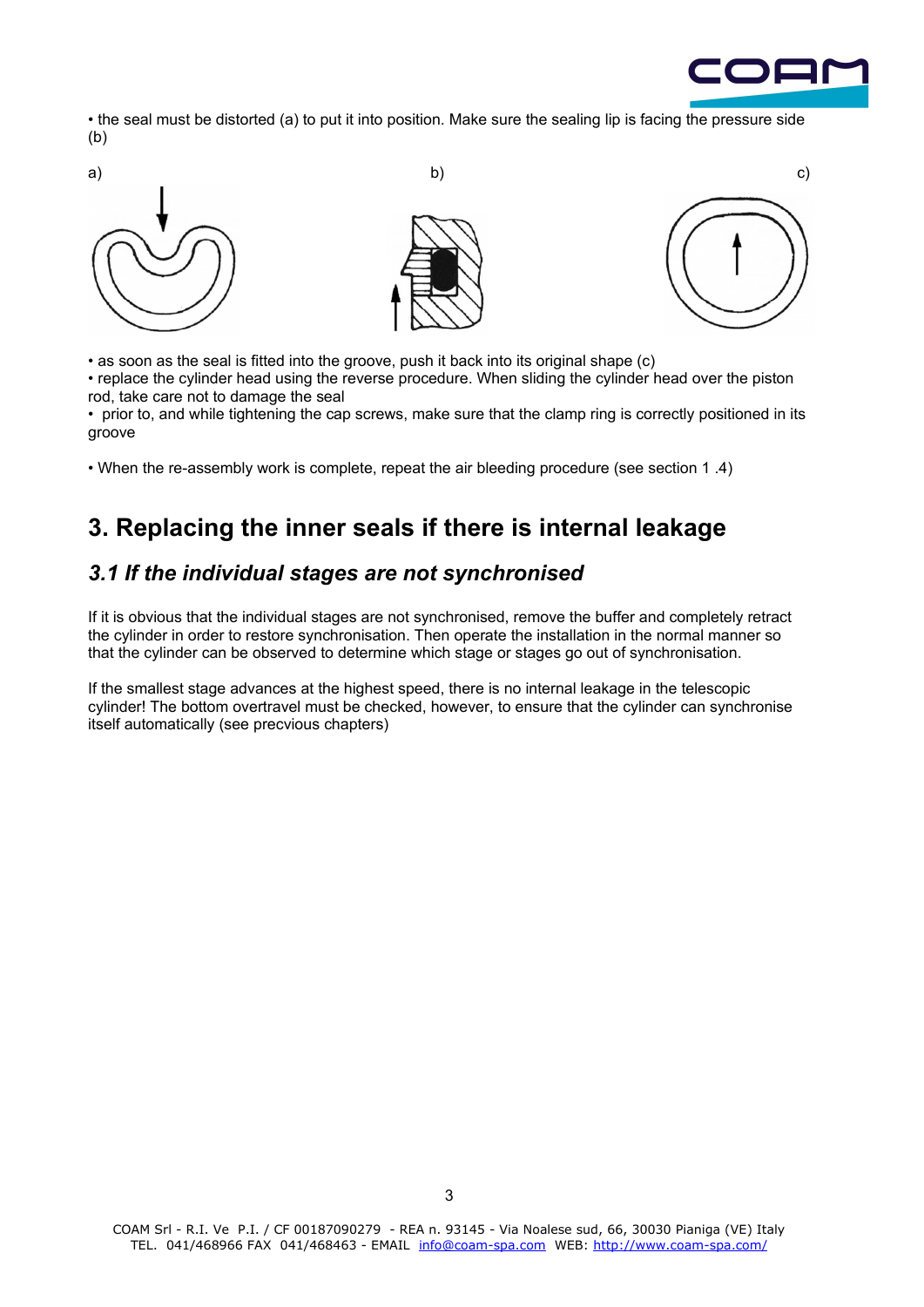

## *3.2 Determining which stage has internal leakage*

Fig. a : two—stage cylinder Fig. b : three—stage cylinder Fig. c : three—stage cylinder



#### *3.3 Dismantling the stages*

- remove all the cylinder heads (see section 2.2)
- lift out the smallest piston rod, taking care that it does not get damaged
- lift out the middle rod (refit the clamp ring and threaded flange in order to lift it up).

Attention: during this stage, oil is being lifted up as well! The oil in the ring area should be sucked out while the rod is being lifted. This is best done with a small pump powered by an electric hand drill.

• the procedure for the largest piston rod is the same as for the middle one

## *3.4 Locating the Cause*

• examine all the seals

• if no visible damage can be found, the check valve is the cause

#### *3.5 Replacing the check valve*

• bend back the tab washer and unscrew the check valve:

- cylinder type 35/2 = 30 mm A/F
- all other types = 55 mm A/F
- reassemble in the reverse order